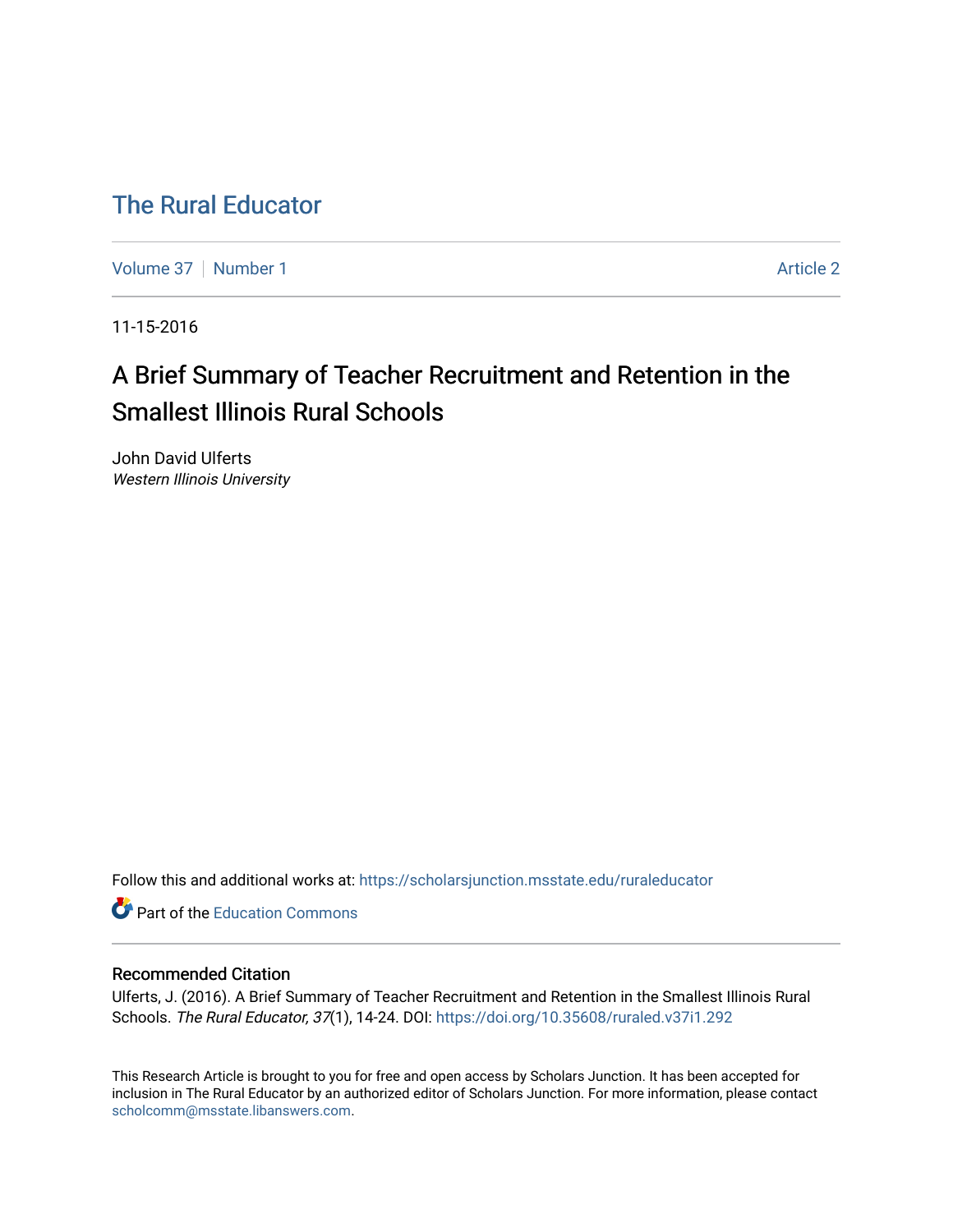# **A Brief Summary of Teacher Recruitment and Retention in the Smallest**

# **Illinois Rural Schools**

# **John David Ulferts**

*Western Illinois University* 

*Teacher recruitment and retention factors were identified in the smallest public school districts in Illinois. Findings*  were compared to a previous study of Montana rural teacher recruitment and retention conducted by Davis (2002). *A quantitative survey instrument was administered to teachers employed in the 24 smallest Illinois school districts. The survey consisted of Likert-type items measuring recruitment, retention, and job satisfaction factors and was based on the Boylan (1993) four spheres of influence for teacher recruitment and retention: 1) within classroom activities, 2) whole school level activities, 3) community level activities, and 4) family/personal factors. Results were similar to the Davis study with the family/personal and whole school level spheres most important to teacher recruitment and the community and within classroom spheres most important to teacher retention. Teachers were also asked to identify the recruitment and retention strategies they perceived as being most important for rural school districts and to respond to three professional satisfaction questions. The study concluded with recommendations for both educational practitioners and researchers.* 

## **Keywords: recruitment, retention, teacher satisfaction, smallest rural school districts**

#### **Introduction**

A highly effective teacher, according to a growing consensus of educational researchers, is the single most important school-related determinant to student achievement (The Southeast Center for Teacher Quality, 2004). According to Huysman (2008), "the most valuable and accessible resources located within a rural school district are the teaching staff" (p. 31). Rural schools have a clear interest in their most valuable resource: their teaching staff. Not only do rural schools need to attract highly qualified teachers, rural schools must also ensure effective teachers are retained. Research has also demonstrated teacher job satisfaction, highly correlated with teacher retention, has positive implications for both student achievement and school quality (Huysman, 2008). If the factors contributing to rural teacher job satisfaction can be identified, recruitment efforts may attract better qualified teachers and reduce teacher attrition, resulting in increased student achievement and economic savings for rural districts.

Teacher attrition is a significant concern nationwide. However, rural schools are particularly affected by attrition. Roughly one-third of U.S. teachers exit the profession within the first three years of teaching and nearly half do so after five years (Ingersoll, 2001). Despite the high cost of an undergraduate degree, Riggs (2013) reported 9.5% of all beginning teachers quit before the end of their first year teaching. Furthermore, nearly 16% of all teachers leave their assignments every year resulting in a teacher turnover rate four times higher than other professions (Riggs, 2013). It is not uncommon for rural schools in Alaska, for example, to have teacher turnover rates as high as 40% annually (Dessoff, 2010). Rural schools of less than 300 students have the highest rate of teacher turnover (Ingersoll, 2001). High teacher attrition, so prevalent in rural schools, negatively impacts student achievement and growth forcing students to repeatedly have novice teachers who are often in the survival mode (Huling, 1998). The National Commission on Teaching and America's Future (2007) warned of the effects of high teacher turnover on rural schools causing them to be "…frequently staffed with inequitable concentrations of under-prepared, inexperienced teachers who are left to labor on their own to meet the needs of their students" (p. 2). Inexperienced teachers like the ones found all too-often in rural schools "…are less effective than those with some experience under their belts" (Rice & the Urban Institute, 2010, p. 1). The impact of experience is greater at the elementary and middle levels than at the high school, and is strongest in the subject of math (Rice & the Urban Institute).

Teacher recruitment efforts and retention woes add to the economic distress of rural schools. Because rural districts have to invest time and money into professional development of new staff, "…a high turnover rate of teachers affects the financial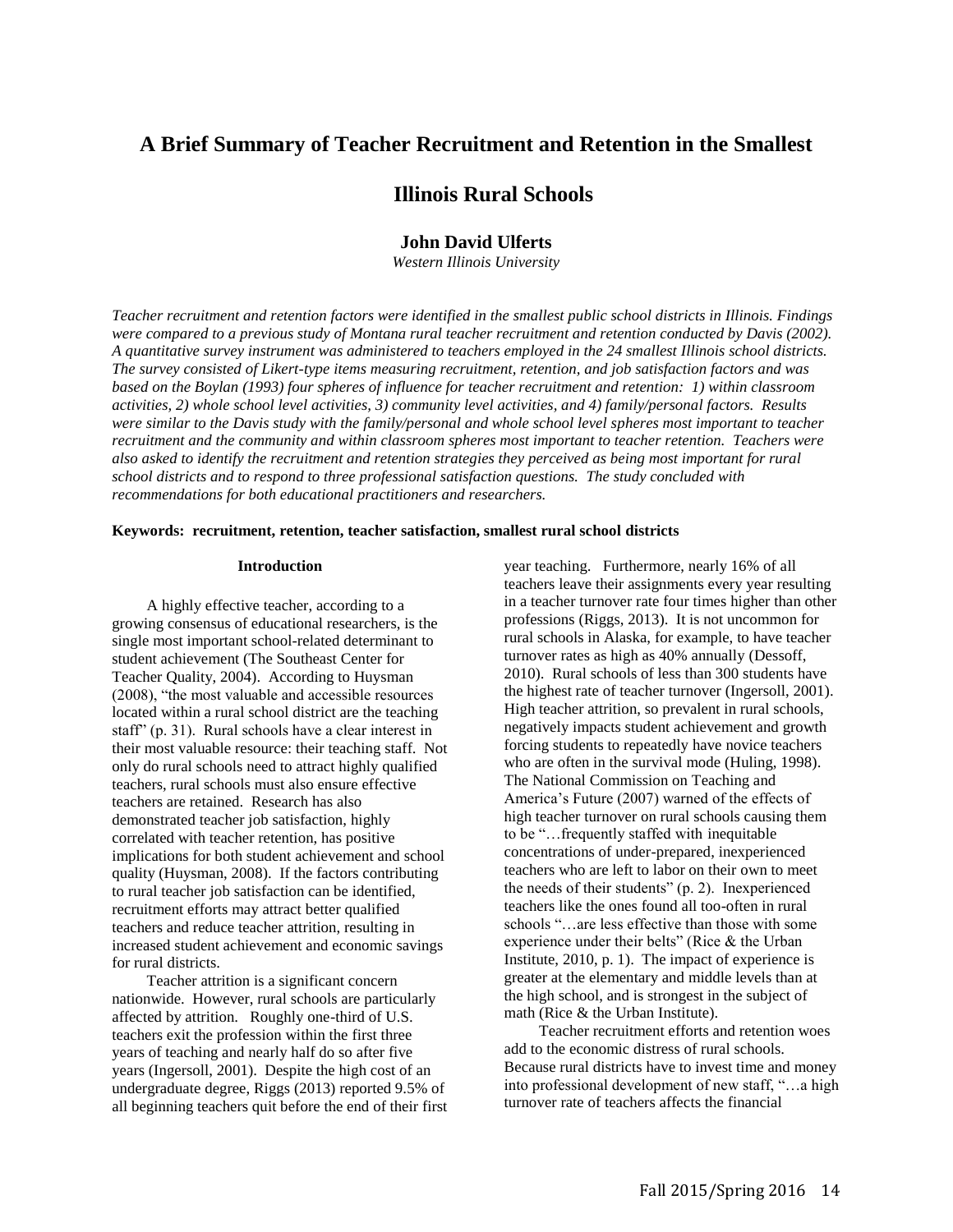efficiency of a district as well as student achievement" (Eberhard, Reinhardt-Mondragon, & Stottlemyer, 2000, p. 4). It is not surprising, therefore, that rural superintendents cite recruitment and retention of highly qualified staff as their number one concern (Natkin, 2003). Rural districts have a particularly difficult time attracting and retaining secondary science and math teachers with 16% of rural districts having No Child Left Behind compliance issues with science teachers and 10% having NCLB compliance issues with math teachers (Zhang, 2008). The inability of rural schools to attract teacher candidates "…leaves principals in the precarious position of having to hire whoever walks through the door, or failing to offer some courses" (Maranto & Shuls, 2012, p. 32). Kim and Loadman (1994) suggested that if administrators better understood the job satisfaction of their teachers "…then there may be an opportunity to intervene in those cases where job satisfaction is marginal or low, or where it is high, this may be a way to maintain it at a high level" (p. 10).

The challenges of rural school recruitment and retention have a detrimental impact on student achievement resulting in rural schools "hiring underprepared teachers, more out-of-field teaching assignments, larger classes, fewer advanced course options, less coordinated curriculum, less experienced teaching staff, and fragmented professional development" (Jimerson, 2003, p. 13).

As rural administrators watch yet another teacher walk out the schoolhouse door, rocker Jackson Browne's plea to his audience in the final track from the album *Running on Empty* may well come to mind: "Oh, won't you stay, just a little bit longer? Please, please, please, Say you will, say you will" (Williams, 1960). Rural schools, and especially rural students, cannot afford running their classrooms on empty because of the negative effects on students and student achievement. But if rural schools are to entice their teachers to stay a little bit longer, then rural educational leaders need to develop a better understanding of the recruitment and retention factors that influence teachers to accept and remain teaching in the smallest school districts in Illinois.

Once rural leaders understand the perceived strategies that rural teachers consider to be most important in the recruitment and retention of teachers, rural leaders can positively influence teacher recruitment and retention, reduce professional development costs, and increase student achievement. Understanding recruitment and retention factors can help other rural schools nurture their most valuable resource, their teaching staff, and reduce the negative cost of teacher attrition in lost professional development and student achievement opportunities.

Because most rural school districts have limited resources, quality teachers matter as much, if not more, to rural school districts than to larger suburban or urban school districts.

To determine whether the Davis (2002) Montana findings could be generalized to rural schools in other states, and whether the findings were still relevant more than a decade later, the following three questions guided this study:

- 1. What recruitment factors most influence teachers to accept teaching assignments in the smallest public school districts in Illinois?
- 2. What retention factors most influence teachers to remain teaching in the smallest school districts in Illinois?
- 3. What perceived strategies would rural teachers suggest to improve teacher recruitment and increase teacher retention in the smallest public school districts in Illinois?

If rural leaders understand the factors that contribute to teachers choosing to teach and remain teaching in rural areas, then rural districts can improve their teacher recruitment and retention, as well as reduce the costs associated with additional professional development of new staff, and accelerate student achievement.

#### **Background of Study**

In the first major study of its kind, Boylan et al. (1993) examined teacher satisfaction and retention in rural school districts of New South Wales, Australia. In the two year study, Boylan et al. surveyed 1,100 teachers. The findings of Boylan et al. led to the development of a rural teacher retention model which was based on four spheres of influence: 1) within classroom, 2) whole school, 3) community, and 4) family/personal factors.

Nearly a decade later, Davis (2002) sought out Boylan's assistance in the development of a quantitative survey measuring teacher recruitment, retention, and job satisfaction factors. The Davis survey also asked rural teachers to identify those strategies they perceived as effective for encouraging teachers to select and remain teaching in small rural Montana school districts. The Davis study focused on 147 teachers in the 107 smallest Montana schools. All of the schools in the Davis (2002) study had enrollments of less than 100 students with 71% of the participating districts employing just one teacher. Davis found that rural teacher recruitment was most strongly influence by factors associated with the family/personal sphere while teacher retention was most strongly influenced by the community sphere.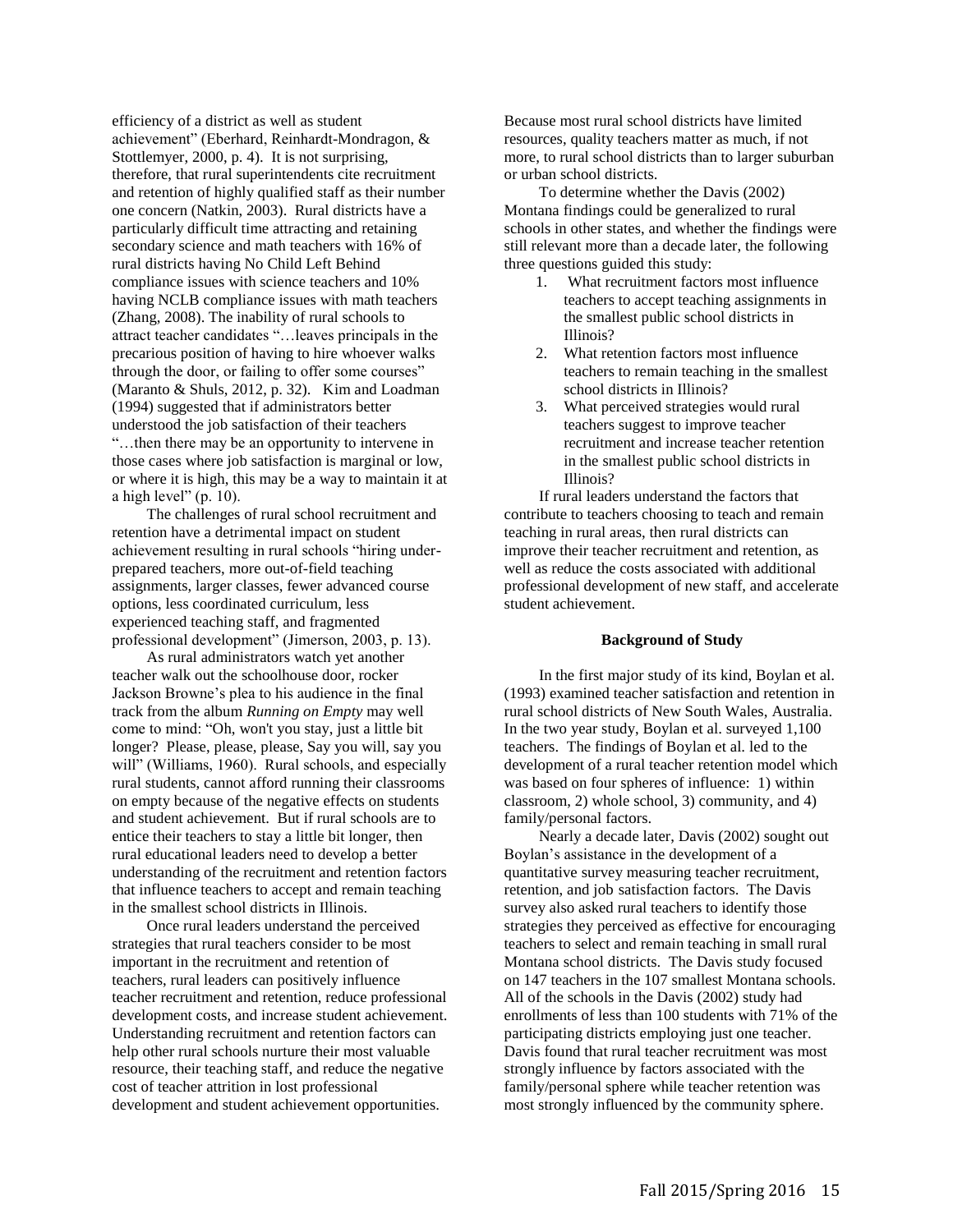Despite her recommendation that "similar size elementary school districts in other states…be identified and a similar study conducted to determine whether findings from this study are comparable to teacher populations in other rural states," until now no researcher has replicated the Davis study to test whether its findings remain relevant and are transferable beyond Montana's borders. While replication is necessary to validate scientific research, Makel and Plucker (2014) found just 0.13 percent of educational research reported in the top 100 education journals has ever been replicated.

#### **Methodology**

To determine whether the Davis (2002) findings could be generalized to rural schools in other states, and whether the findings were still relevant more than a decade later, replication of the Davis study was needed. Thus, the present study sought to provide external validity to the Davis study by identifying the recruitment and retention factors most influential to teachers in the smallest school districts in Illinois and the sphere of influence groups to which the factors belonged. The Davis survey instrument was used with permission to collect the perceptions of Illinois rural teachers to determine whether the Montana study results could be replicated and to answer the research questions. All 24 of the Illinois school districts in the study had enrollments of less than 100 students qualifying them as rural by the U.S. Department of Education (less than 600 students) and were located in communities of less than 2500 residents meeting the U.S. Census Bureau definition of rural. The survey instrument was previously tested for reliability and validity by having a team of experts check question construct and field tested in Montana schools.

The study used a quantitative descriptive approach with a mixed mode survey collection method incorporating both an electronic and a paper survey of rural teachers. The survey consisted of questions of Likert-type items measuring factors associated with Boylan et al.'s (1993) four spheres of influence which affect the recruitment, retention, and job satisfaction of rural teachers. Factors from the Boylan et al. four spheres of influence (1) within classroom activities, 2) whole school level activities, 3) community level activities and 4) family/personal factors) are thought to affect whether a teacher chooses to remain teaching in a rural district and impacts teacher satisfaction and commitment. Davis (2002) used 27 recruitment and retention factors assigned to the Boylan four spheres of influence to guide the question content of the survey instrument. The following categories of questions were included

in the survey instrument: what factors influenced the teacher's decision to accept a position in their present district; what influenced teachers to remain teaching in small rural schools; what additional steps do teachers suggest small rural schools take to recruit and retain teachers; satisfaction with teaching; and, finally, the background of the survey participants. A reliability analysis utilizing Cronbach's Alpha of the Davis (2002) survey instrument after field testing resulted in an alpha score of .88, indicating a high level of internal consistency between the 27 influence factors. Because the Davis (2002) survey instrument had demonstrated reliability and validity, and measured the study's guiding research questions, the original instrument was not modified in any way for the present Illinois study.

Teacher satisfaction was measured by the survey instrument because high levels of teacher satisfaction have been closely associated with teacher retention. Bogler (2002) and Huysman (2008) both reported teachers who experience high job satisfaction are more likely to remain in the profession and perform as effective teachers. To measure teacher satisfaction, three questions taken from the National Center for Education Statistics School and Staffing Survey (NCES) were included in this study. The NCES Schools and Staffing Survey (SASS) is the largest continual survey of U.S. public schools and has been administered seven times between l988 and 2012.

Data collection occurred from October 15, 2014 to December 15, 2014. Two written and four electronic email invitations were sent out to 210 rural teachers in the 24 smallest Illinois school districts stating the potential benefits and risks associated with the study, guaranteeing confidentiality, anonymity of responses, and requesting respondents to either complete the electronic or paper survey but not both. While SurveyMonkey ensured respondents only completed the electronic survey once, there was no way to prevent a respondent from completing both the electronic and the paper survey other than reminding them not to do so. SurveyMonkey was used as a host for data collection for both the electronic and paper surveys with paper surveys entered manually by the researcher and analyzed for descriptive statistics using SPSS statistical software.

#### **Results**

A total of 113 rural teachers responded to the survey representing 54% of the 210 teachers employed in the 24 smallest Illinois school districts. The majority of respondents (83.2%) chose to participate via the printed copy of the survey mailing in their responses. Once all of the survey responses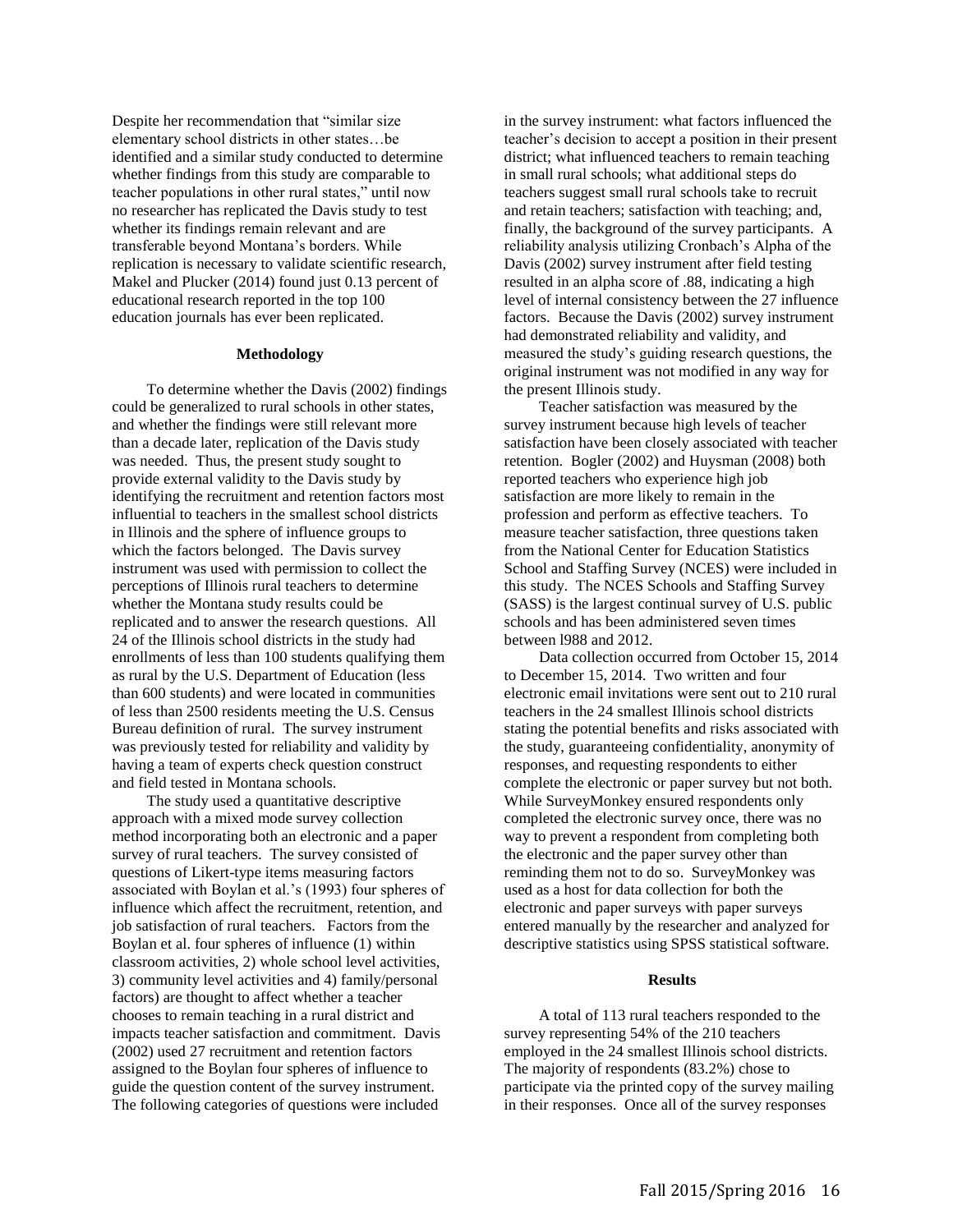were gathered, Cronbach's alpha was used to measure the internal reliability of the survey instrument. A high internal consistency reliability coefficient of .808 was found when the 28 recruitment and retention factors were tested together.

Demographic data for the population sample revealed a largely homogenous group that was 85% female, 99% Caucasian, and 76% married. The majority of respondents (89%) were elementary or middle school teachers. Respondents reflected all age groups with the largest age groupings from 30 to 39 with 33% followed by the 50 to 59 grouping with 26%. Nearly all teacher respondents (89%) were employed full time. The majority of respondents were either quite new to the rural districts they taught at (27% had been teaching in their districts for less than three years) or could be considered veteran

teachers with 26% having been employed in their rural districts for l6 or more years. Nearly threefourths of the participants, or 71%, had spent less than three years teaching in districts other than where they were presently employed. Nearly half of the participants had an advanced degree with 44% holding a Master's and four percent holding an Educational Specialist degree.

The majority of teacher respondents had a rural background growing up (69.72%), but were not native to the communities they now taught in (82.30%) as shown in Table 1. Furthermore, the majority of respondents did not presently live in the districts where they taught (83.19%). If given the opportunity to reside in the districts where they taught, 60% of teachers reported they would choose not to do so.

Table 1

|  |  |  | Profile of the Rural Background of Teacher Respondents |
|--|--|--|--------------------------------------------------------|
|  |  |  |                                                        |

| Profile of the Kural Background of Leacher Respondents          |                 |            |
|-----------------------------------------------------------------|-----------------|------------|
| Characteristic                                                  | $\underline{n}$ | Percentage |
| Background of participants growing up                           |                 |            |
| Rural                                                           | 76              | 69.72%     |
| Suburban                                                        | 25              | 22.94%     |
| Urban                                                           | 8               | 7.34%      |
| Participants who grew up in the community now teaching in       |                 |            |
| Native to community now teaching in                             | 20              | 17.70%     |
| Did not grow up in community now teaching in                    | 93              | 82.30%     |
| Participants who reside in the district where they teach        |                 |            |
| Reside within district                                          | 19              | 16.81%     |
| Reside elsewhere                                                | 94              | 83.19%     |
| Would choose to reside in district now teaching in if possible  | 45              | 40.18%     |
| Would not choose to reside in district now teaching if possible | 67              | 59.82%     |

#### **Research Question One Results**

Teachers were asked what recruitment factors most influenced their decision to accept teaching assignments in the smallest Illinois public school districts. "Best or only job offer," "enjoy the rural lifestyle," "family and or home is close by" and

"small class size" had the highest means ratings of the recruitment factors that most influenced teachers to accept teaching assignments in the smallest, rural school districts. The means and standard deviations for each of the 12 recruitment factors are listed in Table 2.

#### Table 2

| <b>Recruitment Factors</b>  | $\overline{\mathbf{N}}$ | <u>Min</u> | Max | M     | <u>SD</u> |
|-----------------------------|-------------------------|------------|-----|-------|-----------|
| Best or only job offer      | 111                     |            | 4   | 2.711 | 1.282     |
| Enjoy the rural lifestyle   | 113                     |            |     | 2.655 | 1.280     |
| Family and/or home is close | 112                     |            |     | 2.607 | 1.429     |
| by                          |                         |            |     |       |           |
| Small class sizes           | 112                     |            |     | 2.446 | 1.184     |
| Good reputation of the      | 113                     |            |     | 2.381 | 1.365     |
| school                      |                         |            |     |       |           |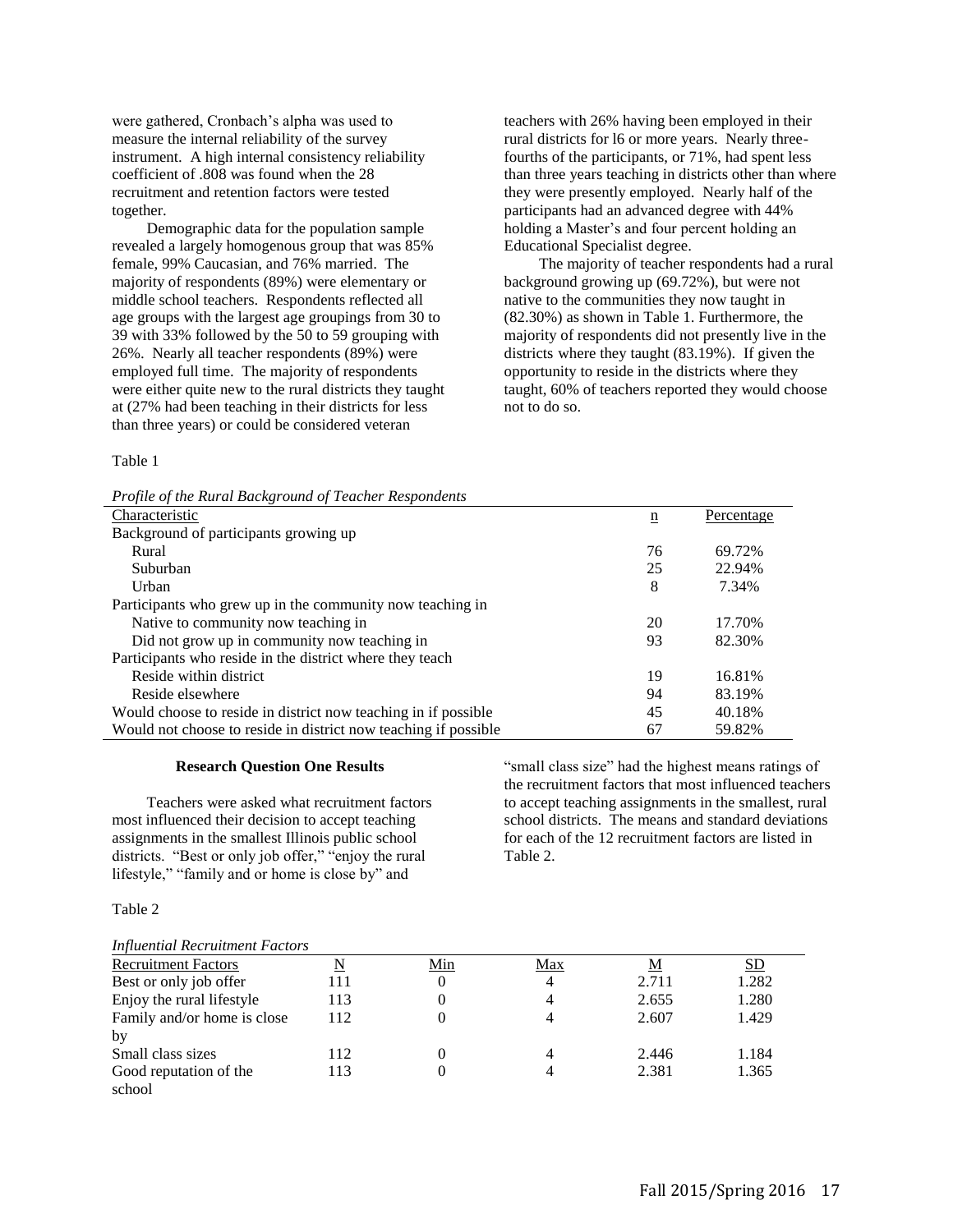| Challenge of the teaching<br>position        | 113 | $\theta$ | 4              | 1.752 | 1.122 |
|----------------------------------------------|-----|----------|----------------|-------|-------|
| Satisfaction with salary and<br>benefits     | 113 | 0        | $\overline{4}$ | 1.735 | 1.303 |
| Spouse/partner's<br>employment               | 111 | 0        | 4              | .982  | 1.408 |
| Materials and resources<br>available         | 113 | $\theta$ | 4              | .903  | 1.134 |
| Opportunity to practice<br>multiage teaching | 113 | 0        | 4              | .867  | 1.138 |
| Access to recreational<br>activities         | 110 | $\theta$ | $\overline{4}$ | .391  | .847  |
| School's recruiting program                  | 111 | 0        | 4              | .198  | .672  |

When the 12 recruitment factors were grouped into the Boylan et al. (1993) four spheres of influence, the family/personal sphere and whole school spheres were most influential to teacher recruitment. An ANOVA test was administered to compare the means of the four spheres influencing teacher recruitment to test the null hypothesis. The *F* test value of 5.644 was large enough to reject the null hypothesis indicating differences between the mean scores of the four spheres for teacher recruitment were larger than what could be expected by chance alone. A post hoc pairwise comparison with Bonferroni adjustment found a statistical difference between the whole school sphere and the community sphere as well as between the whole school and classroom spheres. Thus, the study did find a statistical difference between the importance of the recruitment factors influencing teachers to accept rural teaching assignments. While the family/personal sphere was most influential according to the descriptive data, it was not found to be statistically significantly higher than the other spheres. However, the second most influential sphere

Table 3

# *Influential Retention Factors*

according to the descriptive data, the whole school sphere, was found to have a higher statistical significance difference than the other spheres. Both the family/personal and the whole school spheres were very influential in the decision for teachers to accept rural teaching assignments.

#### **Research Question Two Results**

Teachers were asked what retention factors most influenced their decision to remain teaching in the smallest Illinois public school districts. "Relationships with students," "safe environment," "small class size," and "support from administrator" were the retention factors with the highest means that influenced teachers to remain teaching in rural schools. When the 16 retention factors were grouped by the Boylan et al. (1993) four spheres of influence, the community and the within classroom spheres were most influential to teacher retention. Table 3 includes the means and standard deviation for each of the 16 recruitment factors as well as the number of teacher respondents who chose to rate each factor.

| <i>INJURENIUM INTERNIUM FUCIOIS</i> |                    |          |     |       |       |
|-------------------------------------|--------------------|----------|-----|-------|-------|
| <b>Retention Factors</b>            | $\overline{\rm N}$ | Min      | Max | М     | SD    |
| Relationships with students         | 112                |          | 4   | 3.259 | .836  |
| Safe environment                    | 112                | $\theta$ | 4   | 2.920 | 1.050 |
| Small class size                    | 112                | $\theta$ | 4   | 2.705 | 1.152 |
| Support from administrator          | 112                | $\theta$ | 4   | 2.696 | 1.130 |
| Family and home is close            | 109                | $\theta$ | 4   | 2.661 | 1.375 |
| by                                  |                    |          |     |       |       |
| Rural lifestyle                     | 111                | $\theta$ | 4   | 2.577 | 1.325 |
| Support from parents and            | 112                | $\theta$ | 4   | 2.545 | 1.146 |
| community                           |                    |          |     |       |       |
| School facility                     | 112                | $\theta$ | 4   | 2.250 | 1.159 |
| Recognition for job well            | 112                | $\theta$ | 4   | 2.045 | 1.196 |
| done                                |                    |          |     |       |       |
| Challenge of the teaching           | 112                | $\Omega$ | 4   | 1.884 | 1.145 |
| position                            |                    |          |     |       |       |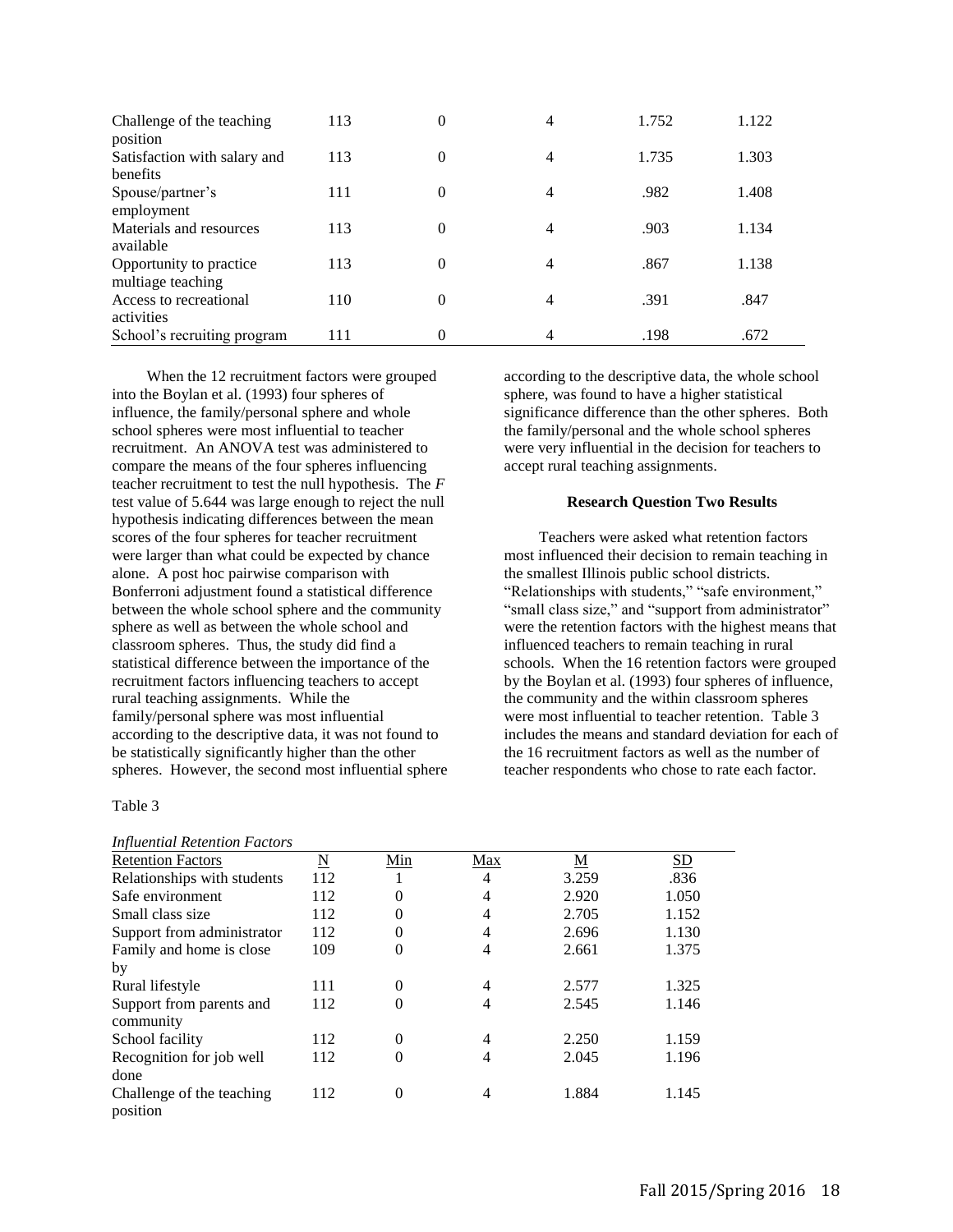| Satisfaction with salary and<br>henefits                                 | 112 | 0 | 4 | 1.804 | 1.223 |
|--------------------------------------------------------------------------|-----|---|---|-------|-------|
| Materials and resources<br>available                                     | 112 | 0 | 4 | 1.795 | 1.267 |
| Professional development<br>opportunities                                | 112 | 0 | 4 | 1.679 | 1.117 |
| Desire to keep tenure status                                             | 112 | 0 | 4 | 1.625 | 1.537 |
| No offer to find a teaching<br>assignment in a higher<br>paying district | 111 |   | 4 | 1.333 | 1.516 |
| Spouse/partner employment                                                | 110 |   | 4 | 1.318 | 1.508 |

Once again an ANOVA test was administered to compare the mean scores of the four spheres and to test the null hypothesis. The *F* value of 32.02 was even higher for teacher retention than it was for teacher recruitment once again enabling the null hypothesis to be rejected (there was a difference between the retention factors that influenced teacher decisions to remain teaching in the smallest school districts in Illinois). A post hoc pairwise comparison with Bonferroni adjustment revealed statistical differences between the community and whole school spheres, the community and family/personal spheres and between the community and within classroom spheres. Thus, the study did find a statistical difference between the importance of the retention factors influencing teachers to remain teaching in their rural schools with the community and within classroom spheres most influential in the decision of

rural teachers to remain teaching in their rural school districts.

#### **Research Question Three Results**

The study also examined what perceived strategies would rural teachers suggest to improve teacher recruitment and increase teacher retention in the smallest Illinois public school districts. Four of the strategies were chosen by over 50% of the respondents: "provide competitive insurance packages," "salaries competitive with other states," "more flexibility with scheduling, including flexible personal days," and "state funded \$1000 salary increase for all teachers working in small, rural public school districts." Table 4 displays the results of the recruitment and retention strategies ranked in descending order.

Table 4

*Most Effective Recruitment and Retention Factors as Perceived by Rural Teachers*  Strategies N Percentage

|                                                                              |    | Response |
|------------------------------------------------------------------------------|----|----------|
| Provide competitive insurance packages                                       | 62 | 59.05%   |
| Salaries competitive with other states                                       | 61 | 58.10%   |
| More flexibility with scheduling including flexible personal days            | 58 | 55.24%   |
| State funded \$1000 salary increase for all teachers working in small, rural | 55 | 52.38%   |
| public school districts                                                      |    |          |
| Financial assistance for advanced college or additional endorsements         | 44 | 41.90%   |
| State sponsored loan forgiveness program for teachers who accept jobs in     | 36 | 34.29%   |
| high demand/low supply areas $-$ up to \$3,000 per year for up to four years |    |          |
| High quality professional development opportunities and opportunities to     | 35 | 33.33%   |
| travel for professional growth                                               |    |          |
| Whenever possible, hire teachers who live locally                            | 35 | 33.33%   |
| Mentoring and support programs for new teachers                              | 34 | 32.38%   |
| Help new teachers with student loan debt                                     | 32 | 30.48%   |
| Marketing of whatever the district has to offer – location, recreation, cost | 22 | 20.95%   |
| of living, safe and healthy environment                                      |    |          |
| Student teacher placement                                                    | 12 | 11.43%   |
| Stipend for teachers who earn National Board Certification and continue      | 10 | 9.52%    |
| teaching in the state                                                        |    |          |
| Grow Your Own teacher programs helping local people receive teacher          | 5  | 4.76%    |
| certification in exchange for commitment to teach in local small school      |    |          |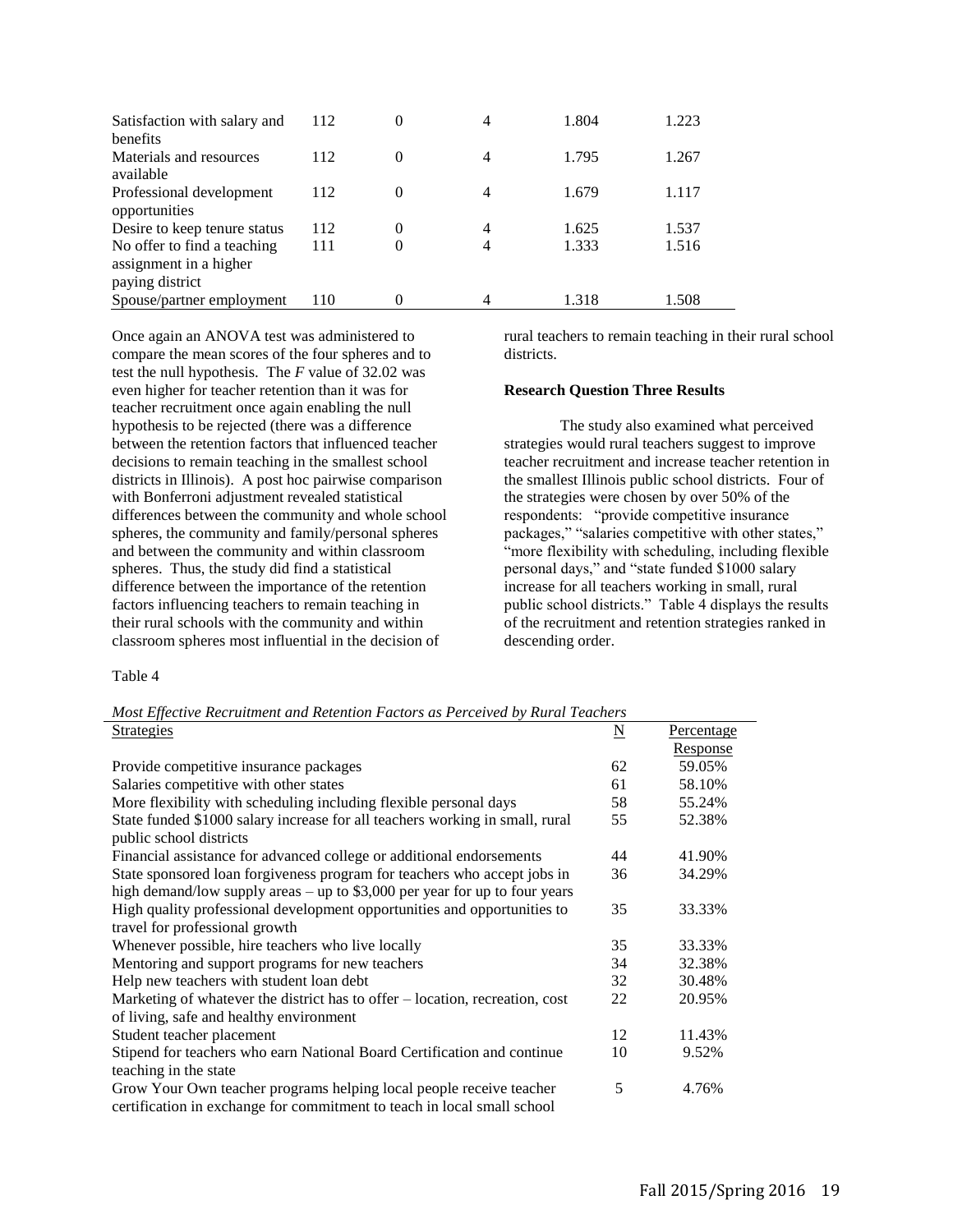#### **Discussion**

The results of the present Illinois study were compared and contrasted to the earlier Davis (2002) study. Both the present Illinois study and the Davis study found the family/personal sphere to have the highest mean score influencing teachers' decisions to accept rural teaching assignments. However, the whole school sphere was more influential to teacher recruitment in the present study than it was found to be in the Davis study. For teacher retention, both the present Illinois study and the Davis study found the community and within classroom spheres to be most influential. These findings supporting the importance of the community sphere support the earlier findings of Boylan (1993) in his study of 1100 rural Australian teachers.

Rural teacher satisfaction was also examined in both the present Illinois study and the Davis study using the responses teachers provided to the survey's three teacher satisfaction questions which originally appeared in the School and Staffing Survey from the National Center for Education Statistics. The Illinois teacher respondents indicated they planned to remain teaching for the foreseeable future (83.9%) at higher percentage levels than the NCES 2011-12 national average (73.5%) and the prior Davis (2002) study of Montana teachers (73.1%). The Illinois teacher respondents indicated they would choose teaching as a career all over again (67.6%) at nearly the same percentage levels as the NCES 2011-12 national average (66.6%) and slightly lower than the Davis study (70%). The findings from the satisfaction questions suggest 1) the rural Illinois teachers in the study were happy with their assignments and 2) the high levels of teacher turnover that rural schools experience are not a result of disillusionment with the profession.

Rural educational leaders will want to consider the following recommendations based on the study's findings to improve the recruitment of highly qualified teachers and increase teacher retention in their specific buildings and districts.

## **Implications for Practitioners**

#### **Recruit Teachers with Rural Backgrounds**

Rural educational leaders should place particular weight on whether teacher applicants have a rural background. Teachers with a rural background are more apt to understand rural communities, which is important since the

community itself is the most influential sphere to determining whether a teacher will remain teaching in the same rural school or district. Rural educational leaders should be sure to include questions in the interview process about rural living.

# **Recruitment Factors Differ from Retention Factors**

Rural educational leaders need to recognize the spheres of influence that determine whether a teacher will accept a rural teaching assignment are not the same influence spheres that determine whether a teacher will remain in their rural teaching assignment. While the family/personal and whole school spheres are most important to attracting rural teachers, they are not the spheres that most influence their decision to remain teaching in rural districts. The community and within classroom spheres are the spheres that most influence rural teachers to remain teaching in the same rural schools and districts.

#### **Reduce Social and Geographic Isolation**

Since most rural teachers accept rural teaching assignments because it is their only job offer, or because the rural lifestyle appeals to them, rural communities need to make every effort to include teacher transplants into the social fabric of the community lessening the isolation many rural teachers experience. Social and geographic isolation have both been identified as major obstacles to teacher recruitment and retention in rural schools (McClure & Reeves, 2004; Zhang, 2008). To lessen social and geographic isolation, rural leaders need to take action to develop a stronger community connection with rural teachers, most of whom in this study did not live in the communities where they taught. Rural communities are often busy places with community pot lucks, book clubs, softball games, dances, and card nights. Community members should make sure their teachers are invited to these functions and made to feel welcome. Parents and community members should make an effort to get to know their rural teachers as friends and neighbors, more than just their child's teacher.

#### **Develop Effective Marketing Programs**

Since the survey results showed the rural teachers who participated in this study did not consider their district's marketing efforts to be effective, rural educational leaders will want to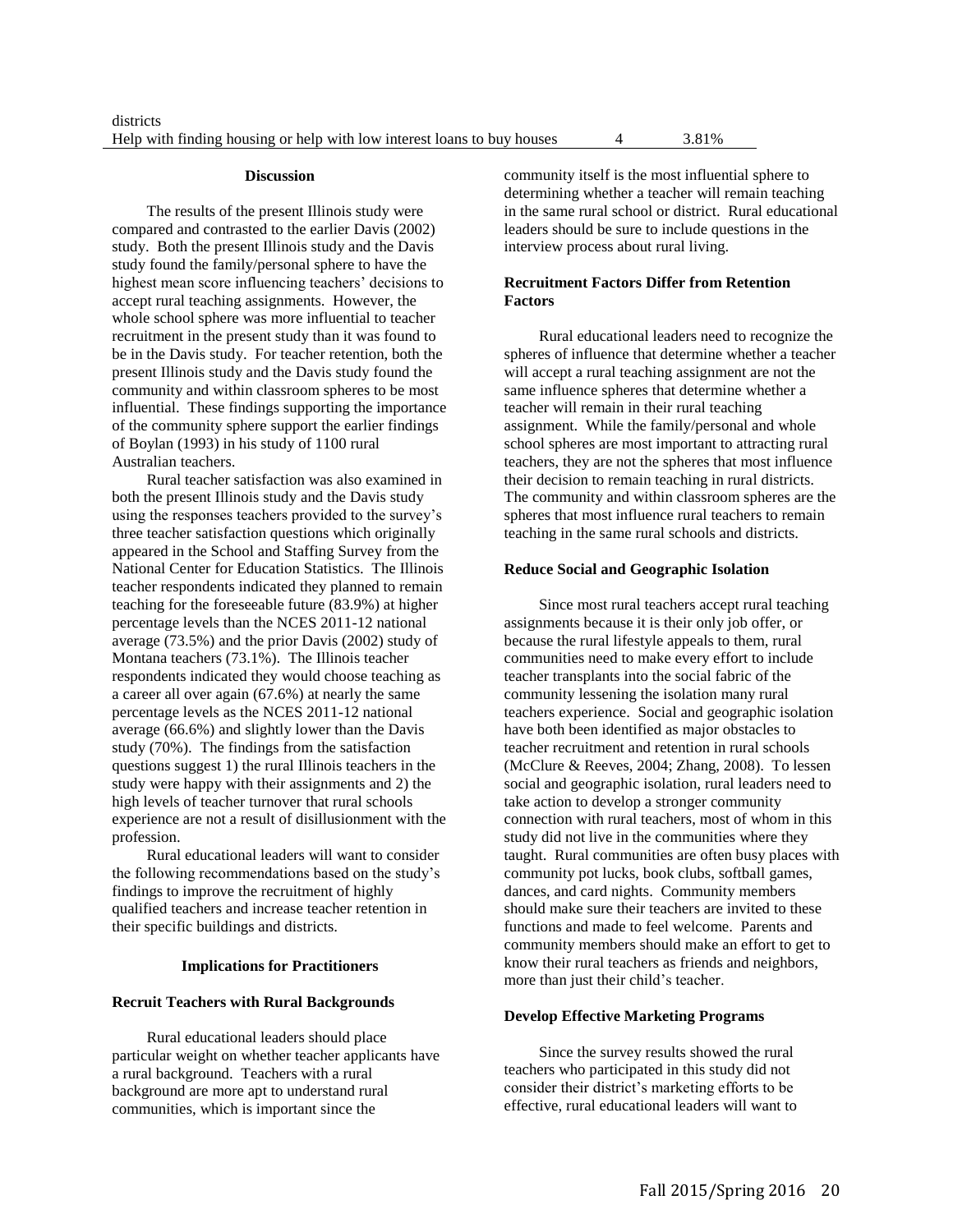implement best practices for recruitment marketing and revamp their programs. If there are not recruitment marketing programs in place, then rural educational leaders will want to put them in place. To best meet the needs of rural school districts, recruitment marketing programs should be strategic, specific for hard to fill areas, sustainable, and community rooted (Ahearn, Harmon, and Sanders, 2005; McClure and Reeves, 2004).

# **Decrease Emphasis on Homegrown Teachers**

The importance of homegrown teachers and housing programs for rural schools may be overstated by rural research. Current rural teachers in the smallest school districts of Illinois mostly lived outside of the rural districts they taught in and, as a result, were not very interested in either program. Both the Davis (2002) Montana study and the present Illinois study demonstrated the strong influence community factors play on teacher retention. The findings of the present study suggest that rural leaders may want to focus more on increasing teacher retention by integrating their present teachers into the community rather than developing homegrown recruitment programs.

# **Provide Exit Interviews when Rural Teachers Quit**

Rural teachers are highly satisfied with the teaching profession even though they have higher turnover than teachers in more urban settings. This suggests rural teachers are leaving their school districts for reasons other than dissatisfaction with their teaching position. Rural educational leaders should conduct exit interviews whenever possible with their teachers to better understand why they are leaving. Exit interviews will provide rural educational leaders with the additional information they need to understand the factors leading to higher than average teacher turnover and the opportunity to improve teacher retention.

#### **Future Research Recommendations**

#### **Replicate the Study in Other States, Larger Rural Schools**

The most influential spheres of influence for teacher recruitment and retention in the present study mirrored the findings of the Davis (2002) study in Montana. The present study should be replicated to determine if its findings can be generalized to other states and larger rural school districts as well.

# **Investigate Small Rural School Districts that have used the Boylan (1993) Four Spheres of Influence to Increase Teacher Recruitment and Retention**

An interesting follow up to the present study would be a study of small rural school districts who have used the Boylan (1993) four spheres of influence to increase teacher recruitment and retention in their school districts.

# **Improve upon Survey Instrument Recruitment Factors**

The Davis (2002) survey instrument could be improved upon. While the 28 recruitment and retention factors had a high internal consistency reliability coefficient when tested together (.808), the 12 recruitment factors had a weaker internal consistency reliability coefficient (.575). Therefore the recruitment factors in particular could be improved upon.

# **Research Survey Participation Modes**

The researcher was particularly intrigued by the participation rates garnered from the mixed-mode method of survey collection. The quantitative study had a strong participation rate of 54% with 113 of the 210 potential participants responding. However, 94 of the teacher participants or 83% of participants responded to either the first paper mailing (78) or the second paper mailing (16). Only 19 teachers chose to participate in the study electronically. The strong participation rate for the paper mailing calls into question the popularity of electronic survey instruments. More research should be conducted on whether paper surveys garner a stronger response than electronic surveys and with which populations. While electronic surveys are more cost effective and offer ease of collection for the researcher, if paper surveys deliver better participation results then future educational researchers will want to continue to include them in their survey collection methods.

## **Research how to attract more diverse teachers**

Educational researchers need to explore how to attract non-white teachers to rural school districts when these school districts are located in mostly white populated areas.While the enrollment of Illinois rural schools is just 15% minority (Strange et al., 2012), diverse role models are important even for homogenous students who will grow up to work with people of all ethnicities. The results of the present study suggest just how challenging recruitment of ethnically diverse teachers is in rural school districts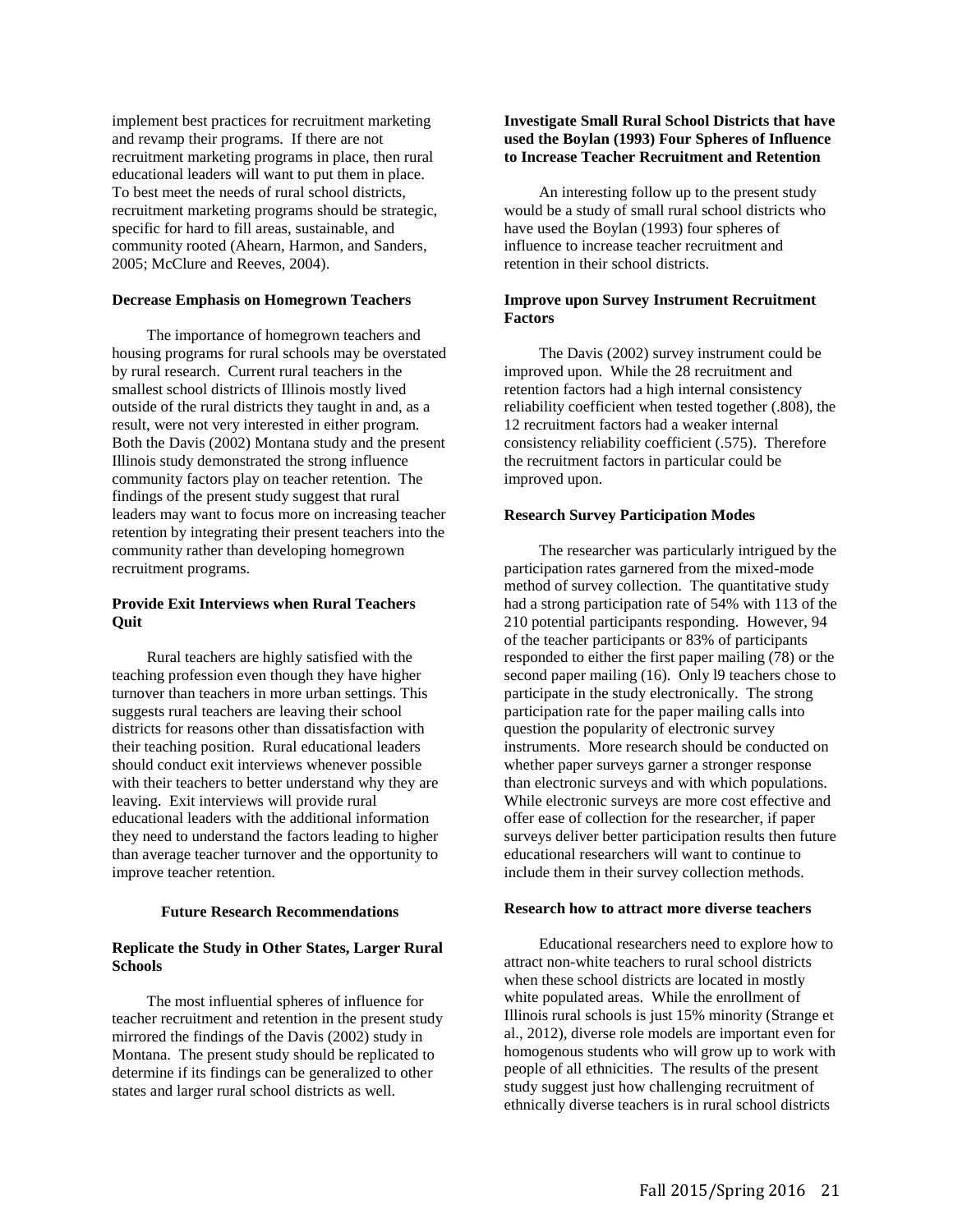when family/personal reasons strongly influence teacher recruitment and connection to the community impacts teacher retention.

#### **Concluding Statement**

This research study identified teacher recruitment and retention factors in the 24 smallest Illinois public school districts with enrollments of less than 100 students. A major finding in the study was that the spheres of influence that most attract teachers to accept rural teaching assignments (family/personal and whole school) were not the same spheres of influence that most determined whether the same teachers remained teaching in their rural schools (community and within classroom). This finding suggested that rural communities and rural schools can play a critical role in increasing teacher retention by providing more support to rural teachers and involving them in their communities.

This study replicated the Davis (2002) study of rural teacher recruitment and retention and, as with the earlier study, found the most influential Boylan et al. (1993) sphere of influence for teacher recruitment to be family/personal. Most teachers accepted rural teaching assignments because it was their only job offer and rural living appealed to them. However,

rural teachers were most influenced to remain in their teaching assignments because of the community sphere's influence, which also mirrored the Davis findings.

As with the Davis (2002) Montana study a decade ago, the Illinois rural teachers in this study reported high levels of teacher satisfaction with the vast majority planning to remain in the teaching profession and indicating they would choose teaching as a career all over again. These findings suggest that rural Illinois teachers were happy with their teaching assignments. Therefore, high levels of rural teacher turnover were not a result of disillusionment with the profession.

Research has shown the lasting power of rural school districts in the education of the nation's young people. The continued prevalence of rural districts demonstrates that rural schools are not going anywhere. Rural school leaders can make sure their rural teachers reflect the staying power of their districts by enacting the findings of the present study. By recognizing what attracts teachers to teach in rural schools is not necessarily what motivates them to stay, rural leaders should be able to increase retention of their teachers by facilitating more community support for them.

# **References**

Ahearn, C., Harmon, H., Sanders, J. (2005). How to recruit and retain teachers and other school leaders in hard-to-staff rural and small school districts. Greensboro, NC: Regional Educational Laboratory Southeast. http://www.serve.org/FileLibraryDetails.aspx?i d=76.

Bogler, R. (2002). Two profiles of schoolteachers: A discriminant analysis of job satisfaction. *Teaching and Teacher Education*, *18*, 665–673. Retrieved from http://www.stat.ufl.edu/STA%204702/Spring% 2007/DA%20Bogler%20schoolteacher%20job

%20satisfaction%202002.pdf Boylan, C., Sinclair, R., Smith, A, Squires, D., Edwards, J., Jacob, A., O'Malley, D., & Nolan, B. (1993). *Retaining teachers in rural schools: Satisfaction, commitment, and lifestyle*. Retrieved from

http://files.eric.ed.gov/fulltext/ED365499.pdf Davis, M. (2002). *An investigation of factors related to teacher retention in small rural school districts in Montana* (Doctoral dissertation). Retrieved from

http://scholarworks.montana.edu/xmlui/bitstrea

m/handle/1/8187/31762103589360.pdf?sequenc e=1&isAllowed=y

- Dee, T. S. (2004). Teachers, race, and student achievement in a randomized experiment. *The Review of Economics and Statistics, 86*(1)*,* 195– 210.
- Dee, T. S. (2007). Teachers and the gender gaps in student achievement. *The Journal of Human Resources, 42*(3), 528–554.
- Dessoff, A. (2010, June). Persuading teachers to go rural: District administrators craft incentives to attract and retain teachers. *District Administration, 46*(6), 58-60. Retrieved from: http://www.districtadministration.com/article/pe rsuading-teachers-go-rural
- Eberhard, J., Reinhardt-Mondragon, P., & Stottlemyer, B. (2000). *Strategies for new teacher retention: Creating a climate of authentic professional development for teachers with three or less years of experience.* Corpus Christi: TX: A&M University, South Texas Research and Development Center. Retrieved from

http://eric.ed.gov/?q=Strategies+for+New+Teac her+Retention%3a+Creating+a+Climate+of+A uthentic+Professional+Development+for+Teac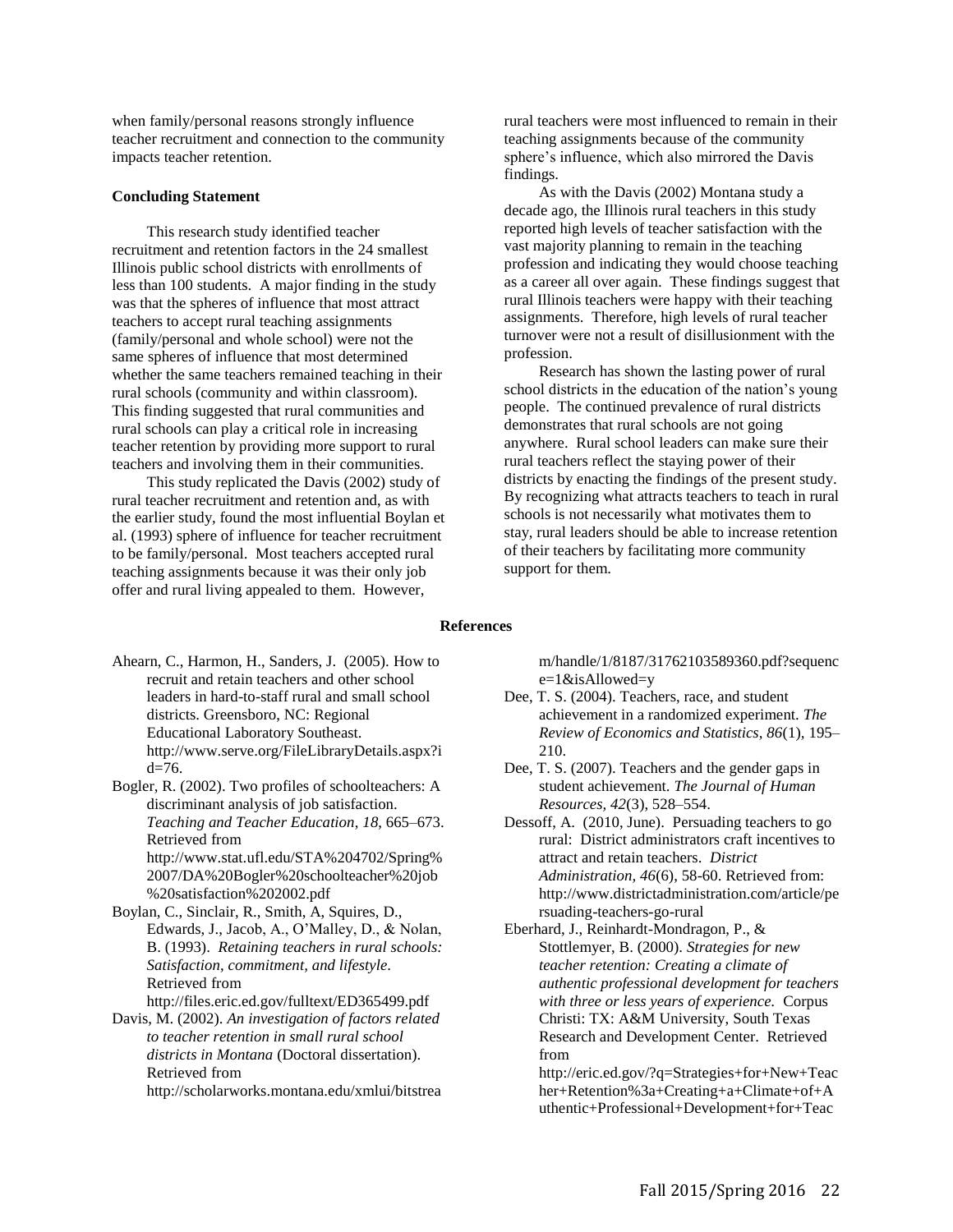hers+with+Three+or+Less+Years+of+Experien ce&id=ED450116

Huling, L. (1998, November). *Texas board for educator certification panel on novice teacher induction support system: Final report.* Austin, TX: Texas State Board for Educator Certification.

Huysman, J. (2008). Rural teacher satisfaction: An analysis of beliefs and attitudes of rural teachers' job satisfaction. *Rural Educator*, *29*(2), 31-38. Retrieved from http://www.ruraleducator.net/archive/29-2/29- 2\_Huysman.pdf

Ingersoll, R. (2001). Teacher turnover and teacher shortages: An organizational analysis. *American Education Research Journal*, *38*(3), 499-534. Retrieved from

http://files.eric.ed.gov/fulltext/ED526355.pdf

Jimerson, L. (March 2003). *The competitive disadvantage: Teacher compensation in rural America.* Washington, DC: The Rural School and Community Trust Policy Brief. Retrieved from

http://files.eric.ed.gov/fulltext/ED474248.pdf Kalmar, B., & Ruby, H. (1930). Hello, I must be going. (Recorded by Groucho Marx). On *An Evening with Groucho* [LP record]. Santa Monica, California: A & M Records. (1972).

Maakel, M., & Plucker, J. (2014). Facts are more important than novelty: Replication in the education sciences. *Educational Researcher, 43* (6), 304-316.

Maranto, R., & Shuls, J. V. (2012). How do we get them on the farm? Efforts to improve rural teacher recruitment and retention in Arkansas. *Rural Educator*, *34*(1). Retrieved from http://www.eric.ed.gov.ezproxy.wiu.edu/conten tdelivery/servlet/ERICServlet?accno=EJ100010 1

McClure, C., Reeves, C., & AEL, I. V. (2004). *Rural teacher recruitment and retention review of the research and practice literature*. AEL, Inc*.*  Retrieved from http://www.eric.ed.gov.ezproxy.wiu.edu/conten tdelivery/servlet/ERICServlet?acno=ED484967

National Center for Education Statistics. (2013). *Number of public elementary and secondary education agencies, by type of agency and state or jurisdiction: 2010-11 and 2011-12.* U.S. Department of Education*.* Retrieved from http://nces.ed.gov/programs/digest/d13/tables/dt 13\_214.30.asp

National Commission on Teaching and America's Future. (2007). *The high cost of teacher* 

*turnover*. Retrieved from http://www.nctaf.org/wpcontent/uploads/2012/01/NCTAF-Cost-of - Teacher-Turnover-2007-policy-brief.pdf

Natkin, J., & Mooney, K. (2003). *Preliminary report on nominal and focus group sessions.* The SERVE Center at the University of North Carolina at Greensboro.

Rice, J., & Urban Institute, N. (2010). *The impact of teacher experience: Examining the evidence and policy implications. Brief No. 11.* National Center for Analysis of Longitudinal Data in Education Research. Retrieved from http://www.caldercenter.org/publications/uploa d/1001455-impact-teacher-experience.pdf

Riggs, L. (2013, October l8). Why do teachers quit and why do they stay? *The Atlantic Monthly 312*(3)*.* Retrieved from http://www.theatlantic.com/education/archive/2 013/10/why-do-teachers-quit/280699/

Southeast Center for Teaching Quality. (2004). Unfilled promise: Ensuring high quality teachers for our nation's students. *No Child Left Behind: A status report from southeastern schools*. Chapel Hill, NC: Southeast Center for Teaching Quality. Retrieved from www.teachingquality.org

Strange, M., Johnson, J., Showalter, D., & Klein, R. (2012). Why Rural Matters 2011-12: The Condition of Rural Education in the 50 States. A Report of the Rural School and Community Trust Policy Program. Washington, DC: *Rural School And Community Trust*. Retrieved from http://files.eric.ed.gov/fulltext/ED528634.pdf

Williams, M. (1960). Stay (Recorded by Jackson Browne). On *Running on empty* (CD). Los Angeles, CA: Elektra/Rhino. (Reissued 2005).

U.S. Census Bureau. (1995). *1990 Urban and rural definitions*. Retrieved from http://www.census.gov/geo/reference/docs/ua/u rdef.txt.

U.S. Department of Education. (2012). *New data from U.S. Department of Education highlights educational inequities around teacher experience, discipline and high school rigor*. Retrieved from: http://www.ed.gov/news/pressreleases/new-data-us-department-educationhighlights-educational-inequities-aroundteachers

Zhang, Y. (2008). *Some perspectives from rural school districts on the No Child Left Behind Act*. Washington, DC: Center on Education Policy. Retrieved from http://files.eric.ed.gov/fulltext/ED503795.pdf